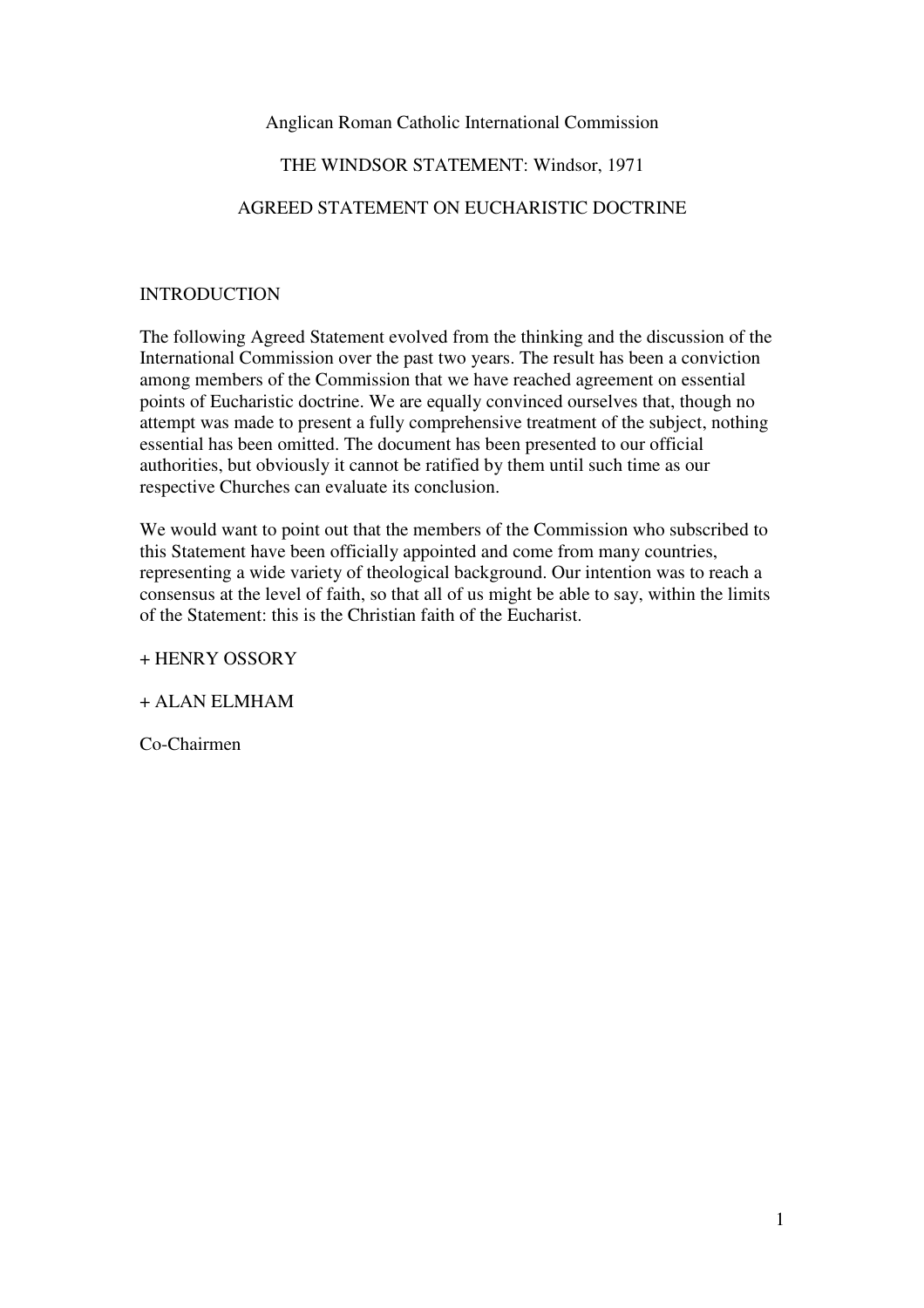#### THE STATEMENT

1. In the course of the Church's history several traditions have developed in expressing christian understanding of the eucharist. (For example, various names have become customary as descriptions of the eucharist: lord's supper, liturgy, holy mysteries, synaxis, mass, holy communion. The eucharist has become the most universally accepted term.) An important stage in progress towards organic unity is a substantial consensus on the purpose and meaning of the eucharist. Our intention has been to seek a deeper understanding of the reality of the eucharist which is consonant with biblical teaching and with the tradition of our common inheritance, and to express in this document the consensus we have reached.

2. Through the life, death and resurrection of Jesus Christ God has reconciled men to himself, and in Christ he offers unity to all mankind. By his word God calls us into a new relationship with himself as our Father and with one another as his children—a relationship inaugurated by baptism into Christ through the Holy Spirit, nurtured and deepened through the eucharist, and expressed in a confession of one faith and a common life of loving service.

# I. THE MYSTERY OF THE EUCHARIST

3. When his people are gathered at the eucharist to commemorate his saving acts for our redemption, Christ makes effective among us the eternal benefits of his victory and elicits and renews our response of faith, thanksgiving and self-surrender. Christ through the Holy Spirit in the eucharist builds up the life of the church, strengthens its fellowship and furthers its mission. The identity of the church as the body of Christ is both expressed and effectively proclaimed by its being centred in, and partaking of, his body and blood. In the whole action of the eucharist, and in and by his sacramental presence given through bread and wine, the crucified and risen Lord, according to his promise, offers himself to his people.

4. In the eucharist we proclaim the Lord's death until he comes. Receiving a foretaste of the kingdom to come, we look back with thanksgiving to what Christ has done for us, we greet him present among us, we look forward to his final appearing in the fullness of his kingdom when "The Son also himself [shall] be subject unto him that put all things under him, that God may be all in all" (1 Cor. 15: 28). When we gather around the same table in this communal meal at the invitation of the same Lord and when we "partake of the one loaf", we are one in commitment not only to Christ and to one another, but also to the mission of the church in the world.

## II. THE EUCHARIST AND THE SACRIFICE OF CHRIST

5. Christ's redeeming death and resurrection took place once and for all in history. Christ's death on the cross, the culmination of his whole life of obedience, was the one, perfect and sufficient sacrifice for the sins of the world. There can be no repetition of or addition to what was then accomplished once for all by Christ. Any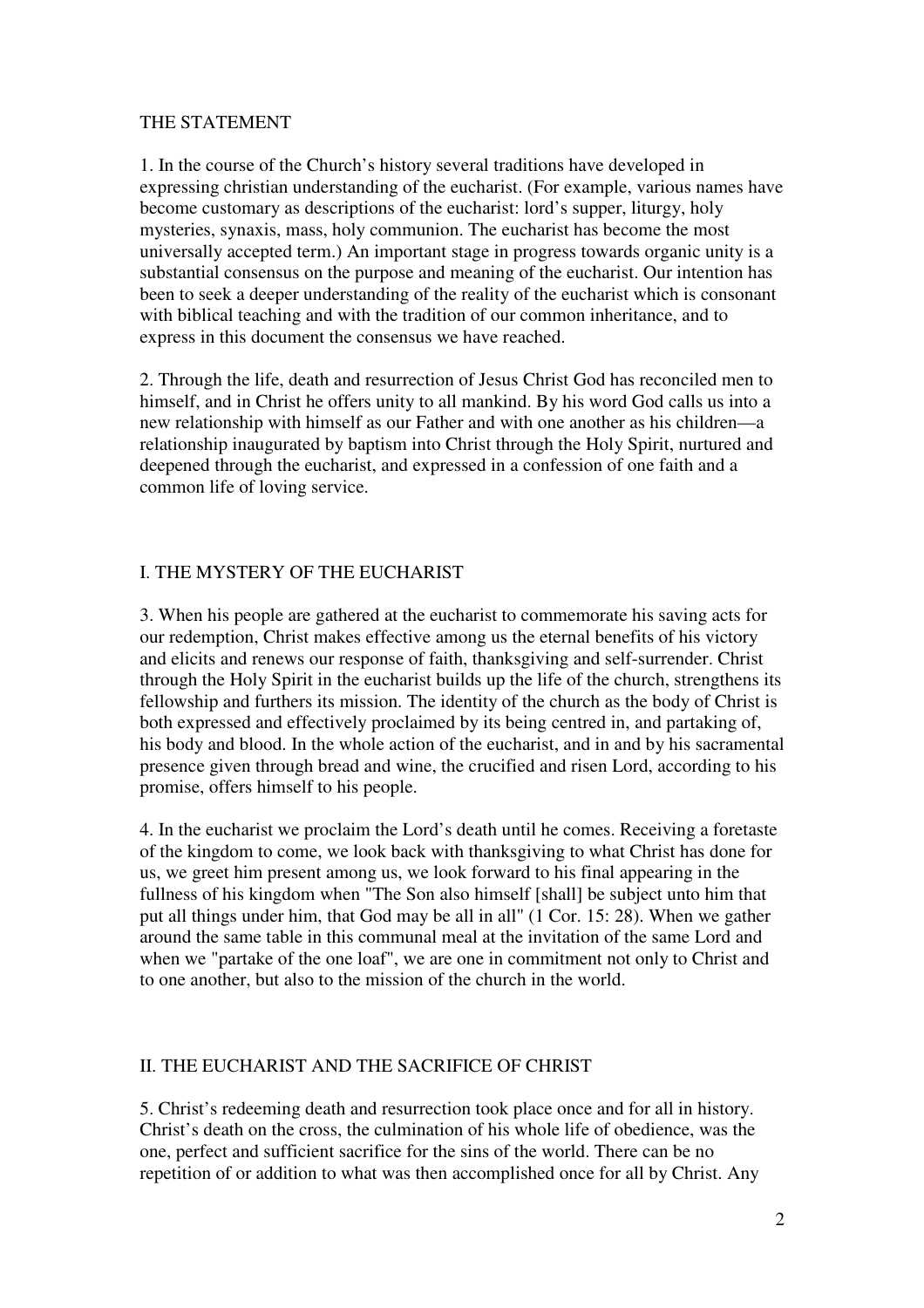attempt to express a nexus between the sacrifice of Christ and the eucharist must not obscure this fundamental fact of the christian faith. (see note 1) Yet God has given the eucharist to his church as a means through which the atoning work of Christ on the cross is proclaimed and made effective in the life of the church. The notion of memorial as understood in the passover celebration at the time of Christ—i.e. the making effective in the present of an event in the past—has opened the way to a clearer understanding of the relationship between Christ's sacrifice and the eucharist. The eucharistic memorial is no mere calling to mind of a past event or of its significance, but the church's effectual proclamation of God's mighty acts. Christ instituted the eucharist as a memorial (anamnesis) of the totality of God's reconciling action in him. In the eucharistic prayer the church continues to make a perpetual memorial of Christ's death, and his members, united with God and one another, give thanks for all his mercies, entreat the benefits of his passion on behalf of the whole church, participate in these benefits and enter into the movement of his self-offering.

#### III. THE PRESENCE OF CHRIST

6. Communion with Christ in the eucharist presupposes his true presence, effectually signified by the bread and wine which, in this mystery, become his body and blood. (see note 2) The real presence of his body and blood can, however, only be understood within the context of the redemptive activity whereby he gives himself, and in himself reconciliation, peace and life, to his own. On the one hand, the eucharistic gift springs out of the paschal mystery of Christ's death and resurrection, in which God's saving purpose has already been definitively realised. On the other hand, its purpose is to transmit the life of the crucified and risen Christ to his body, the church, so that its members may be more fully united with Christ and with one another.

7. Christ is present and active, in various ways, in the entire eucharistic celebration. It is the same Lord who through the proclaimed word invites his people to his table, who through his minister presides at that table, and who gives himself sacramentally in the body and blood of his paschal sacrifice. It is the Lord present at the right hand of the Father, and therefore transcending the sacramental order, who thus offers to his church, in the eucharistic signs the special gift of himself.

8. The sacramental body and blood of the Saviour are present as an offering to the believer awaiting his welcome. When this offering is met by faith, a lifegiving encounter results. Through faith Christ's presence—which does not depend on the individual's faith in order to be the Lord's real gift of himself to his church—becomes no longer just a presence for the believer, but also a presence with him. Thus, in considering the mystery of the eucharistic presence, we must recognise both the sacramental sign of Christ's presence and the personal relationship between Christ and the faithful which arises from that presence.

9. The Lord's words at the last supper, "Take and eat; this is my body," do not allow us to dissociate the gift of the presence and the act of sacramental eating. The elements are not mere signs; Christ's body and blood become really present and are